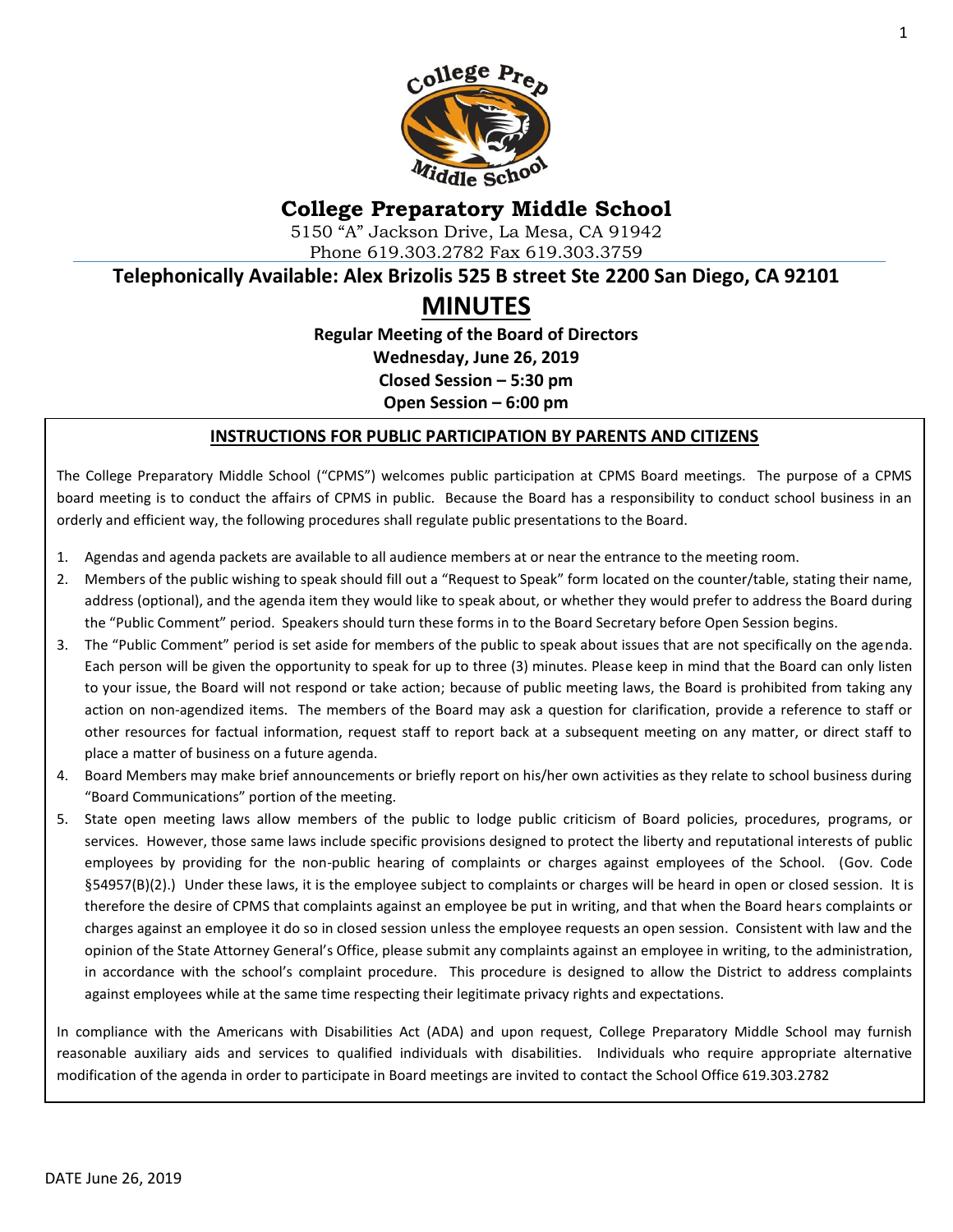### **I. PRELIMINARY**

#### **A. Call to Order**

The meeting was called to order by President Meitchik at 5:34 p.m.

#### **B. Roll Call**

|                      | Present | Absent | Arrived Late | Departed Early |
|----------------------|---------|--------|--------------|----------------|
| Corey Meitchik       |         |        |              |                |
| Alex Brizolis        |         |        |              |                |
| Lisa Dietrich        |         |        |              |                |
| Kathy Kinsella       |         |        |              |                |
| <b>Garth Hebbler</b> |         |        |              |                |

### **II. CLOSED SESSION (College Prep Staff Lounge)**

### **A. PUBLIC EMPLOYMENT (Gov. Code section 54957(b)(1).)**

Title: Director of School Business

## **B. PUBLIC EMPLOYMENT (Gov. Code section 54957(b)(1).)**

Title: Director of School Operations

### **III. RECONVENE TO OPEN SESSION (Estimated start time 6:00 pm)**

Depending upon completion of Closed Session items, the Board intends to convene in Open Session at 6:00 pm to conduct the remainder of the meeting, reserving the right to return to Closed Session at any time. Went into open session at 6:15 p.m.

#### **A. Pledge of Allegiance**

### **B. Report on Potential Action from Closed Session**

#### **C. Approval of Previous Minutes**

Motion by: Garth Hebbler Seconded by: Kathy Kinsella Vote:

|                | Yes/Aye | No/Nay | Abstain |
|----------------|---------|--------|---------|
| Corey Meitchik |         |        |         |
| Alex Brizolis  |         |        |         |
| Lisa Dietrich  |         |        |         |
| Kathy Kinsella |         |        |         |
| Garth Hebbler  |         |        |         |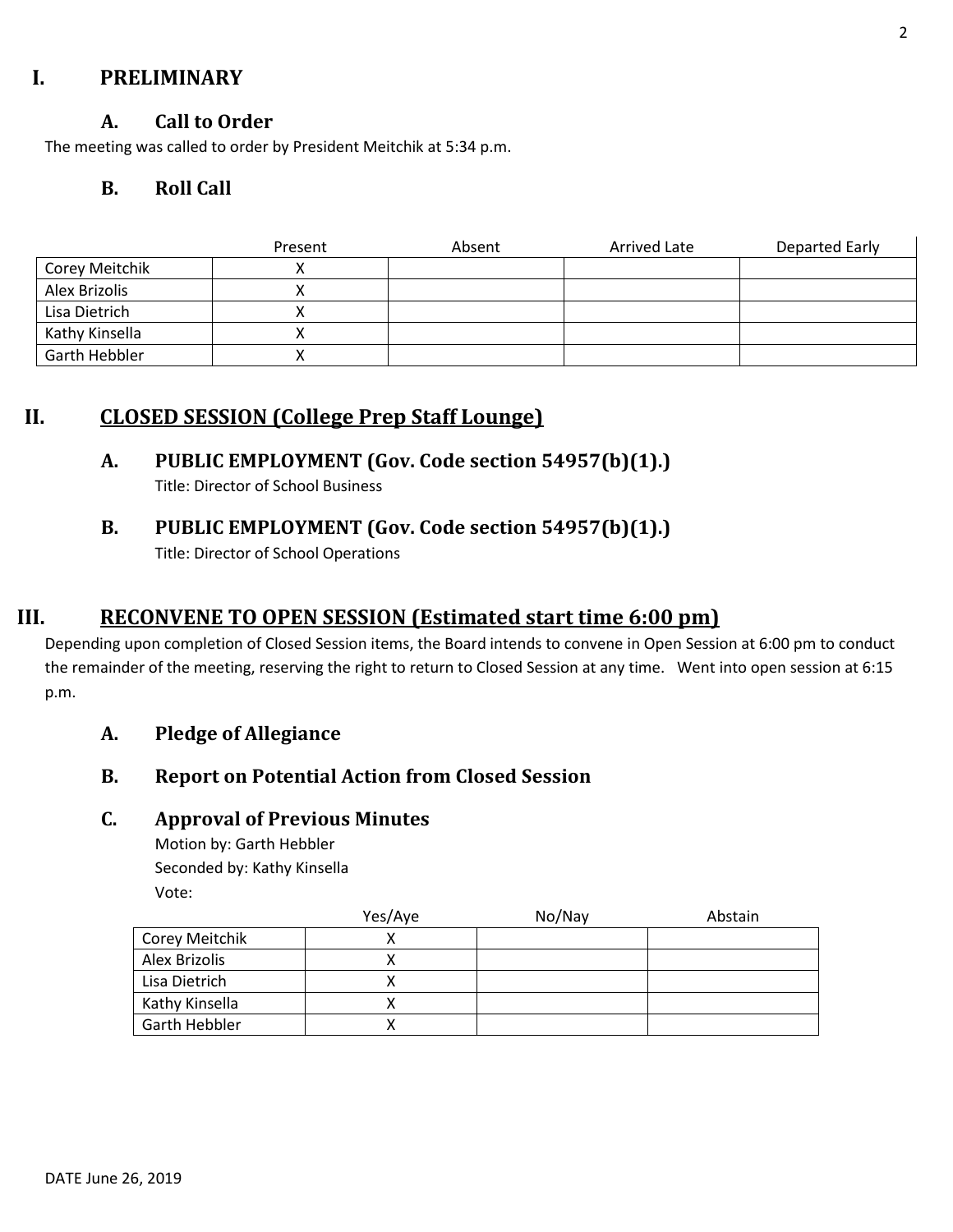### **D. Approval of Board Agenda**

Motion by: Corey Meitchik Seconded by: Lisa Dietrich Vote:

|                | Yes/Aye | No/Nay | Abstain |
|----------------|---------|--------|---------|
| Corey Meitchik |         |        |         |
| Alex Brizolis  |         |        |         |
| Lisa Dietrich  |         |        |         |
| Kathy Kinsella | Λ       |        |         |
| Garth Hebbler  |         |        |         |

### **IV. COMMUNICATIONS**

#### **A. Public Comment Period**

Public comment on items not listed on the Agenda. Maximum time three (3) minutes.

#### **B. Board Communications/ Announcements**

Governing Board members make brief announcements or briefly report on his/her own activities as they may relate to school business.

#### **C. Staff Reports**

1. Director's Report: Director will provide announcements and general report

## **V. INFORMATIONAL/ACTION ITEMS**

**A. GENERAL FUNCTIONS – No items at this time**

#### **B. PUPIL SERVICES- No items at this time**

#### **C. PERSONNEL SERVICES-**

*1. Consider/Approve Employment Agreement for the Director of School Business* Motion by: Corey Meitchik Seconded by: Lisa Dietrich

Vote:

|                | Yes/Aye | No/Nay | Abstain |
|----------------|---------|--------|---------|
| Corey Meitchik |         |        |         |
| Alex Brizolis  |         |        |         |
| Lisa Dietrich  |         |        |         |
| Kathy Kinsella |         |        |         |
| Garth Hebbler  |         |        |         |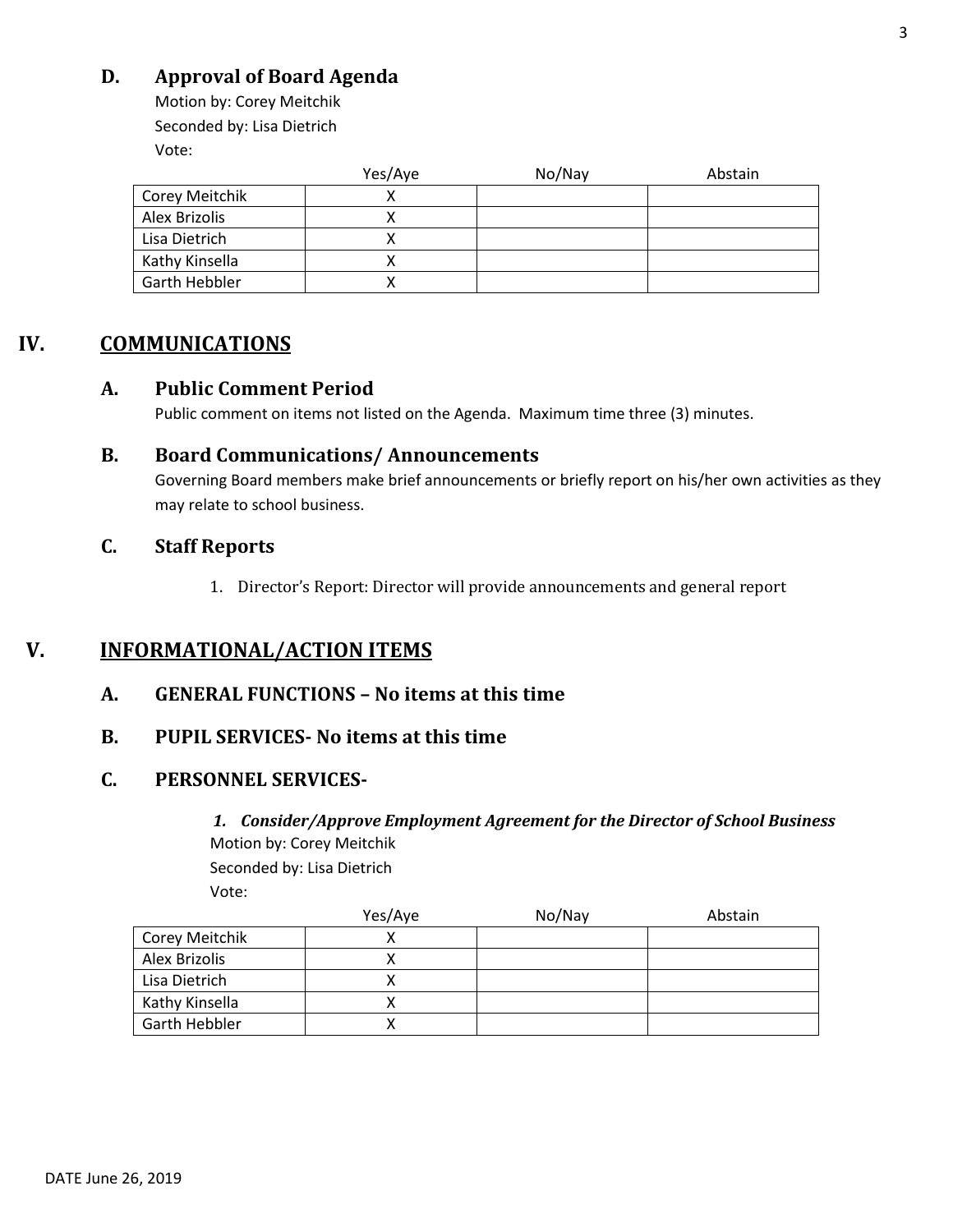#### *2. Consider/Approve Employment Agreement for the Director of School Operations* Motion by: Corey Meitchik

Seconded by: Lisa Dietrich Vote:

|                | Yes/Aye | No/Nay | Abstain |
|----------------|---------|--------|---------|
| Corey Meitchik |         |        |         |
| Alex Brizolis  |         |        |         |
| Lisa Dietrich  |         |        |         |
| Kathy Kinsella |         |        |         |
| Garth Hebbler  |         |        |         |

#### **D. FINANCIAL AND BUSINESS**

#### *1. Informational: Budget Update Presentation by Jim Weber, Charter Impact*

#### *2. Consider/Approve 2019-2020 LCAP Update*

Motion by: Corey Meitchik Seconded by: Garth Hebbler Vote:

|                      | Yes/Aye | No/Nay | Abstain |
|----------------------|---------|--------|---------|
| Corey Meitchik       |         |        |         |
| Alex Brizolis        |         |        |         |
| Lisa Dietrich        |         |        |         |
| Kathy Kinsella       |         |        |         |
| <b>Garth Hebbler</b> |         |        |         |

*3. Consider/Approve Expenditure Plan for Education Protection Account* Motion by: Lisa Dietrich Seconded by: Kathy Kinsella Vote:

|                      | Yes/Aye | No/Nay | Abstain |
|----------------------|---------|--------|---------|
| Corey Meitchik       |         |        |         |
| Alex Brizolis        |         |        |         |
| Lisa Dietrich        |         |        |         |
| Kathy Kinsella       |         |        |         |
| <b>Garth Hebbler</b> |         |        |         |